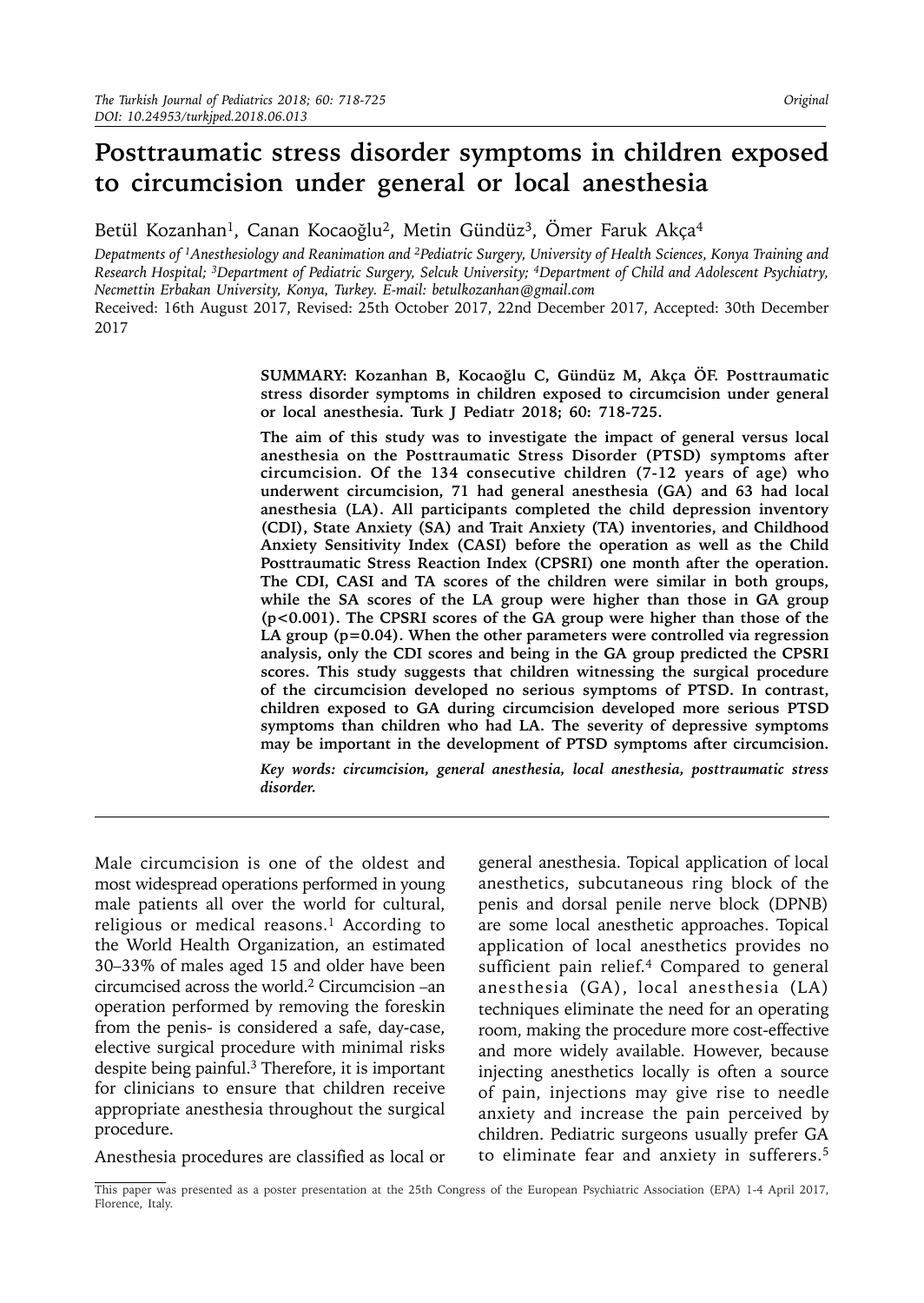For GA, an anesthetic drug is administered either by inhalation through a breathing mask or endotracheal tube, or by injection through an intravenous line. However, young children sedated under GA often have bad experiences, such as delirium and agitation upon becoming conscious in a foreign environment surrounded by strangers.

Several studies suggested that circumcision have some negative influences on children's psychology.6,7 On a study with 12 children of ages 4-7, it has been concluded that children regard circumcision as an aggressive attack to their bodies<sup>6</sup>. It has also been underlined in this study that changes in perceptual body image, inadequacy and helplessness feelings are observed6. In a large Philippines study, 70% of boys subjected to ritual circumcision and 51% of boys subjected to medical circumcision are diagnosed Post-Traumatic Stress Disorder (PTSD)7 diagnosis according to DSM-IV criteria.

PTSD is known as a source of prolonged pathological anxiety related to a previous severe trauma that constitute a threat to life or physical integrity.8 As can be seen in the DSM 4 criteria, various types of severe traumatic events can cause PTSD. However, in the most recent version of the DSM, the definition of trauma has been expanded by removing the criterion indicating that the "trauma should constitute a threat to life or physical integrity".9 Based on the knowledge that the circumcision procedure –which can be perceived as a traumatic event by the child- could cause PTSD symptoms, we designed the current study to investigate the probable traumatic effects of the procedure and to determine the possible psychological factors predicting that PTSD symptoms could be seen after the circumcision operation. We hypothesized that children circumcised under LA would be associated with more negative effects in terms of PTSD symptoms than those performed under GA because of experiencing the procedure. To the best of our knowledge, our study is the first to assess the association between the effect of the chosen anesthesia method and symptom severity of PTSD in circumcised children.

#### **Material and Methods**

The present study was conducted within a six-month period between March and August

2016. The study recruited 134 children aged 7–12 years who were scheduled for elective, day-case circumcision for religious and nontherapeutic reasons. Exclusion criteria for the study were: a) had undergone an anesthetic process within the month before circumcision; b) a history of any psychiatric disorder diagnosis such as anxiety, depression or attention deficit–hyperactivity disorder; c) have used any psychiatric medication within the last three months; d) having a cognitive impairment that would affect their ability to complete the assessments; e) having any chronic disease such as diabetes mellitus or asthma; f) had been exposed to any catastrophic events within the last year such as disasters or serious accidents.

With no randomization, the children were allocated to local or general anesthesia groups according to the parents' and the children's preferences. The patients and their parents were informed about the procedure. For participants in the LA group, the surgeon applied DPNB as the sole anesthesia using the procedure described by Serour et al.4 with minor modifications. Analgesia was evaluated by gentle pinching of the skin around the penis with mosquito artery forceps approximately 10–15 minutes after completing the block. If the evaluation showed insufficient analgesia or if the child exhibited anxiety or refused the operation at any intraoperative time, standard GA was performed, and such patients were then removed from the study. For those who chose to be circumcised under GA, the anesthesiologist administered a gas mixture of oxygen, nitrous oxide, sevoflurane (6–8%) and fentanyl (1–2  $\mu$ g/kg). To maintain anesthesia, 1–2% of sevoflurane and a combination of oxygen and nitrous oxide were provided. At the end of surgery, DPNB was performed as previously described for postoperative analgesia.

Two surgeons with at least 5 years of surgical experience performed the surgical procedure using the sleeve circumcision technique as described by Jordan et al.<sup>10</sup>. Before discharge, all patients were observed for 2 to 6 hours. During this postoperative period, professionals evaluated their hemodynamic stability and absence of pain, bleeding, nausea and vomiting. In the presence of pain (Visual Analogue Scale Score  $>3$ ), 15 mg/kg of paracetamol was orally administered to achieve postoperative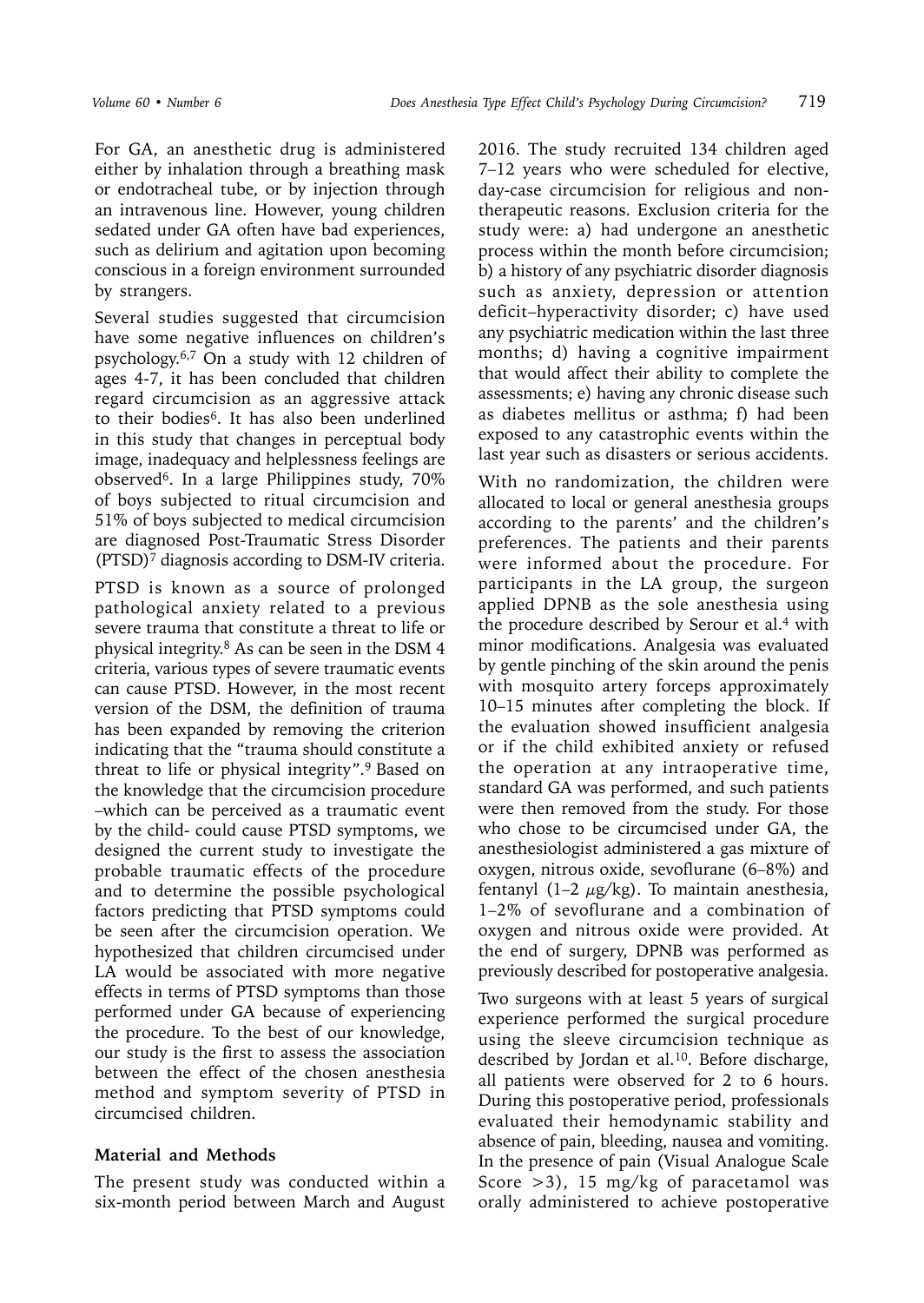pain relief.

#### *Measures*

All participants were asked to fill in the Children's Depression Inventory (CDI), State-Trait Anxiety Inventory for children (STAI-C), and Childhood Anxiety Sensitivity Index (CASI) within the preoperative period, and the child Posttraumatic Stress Reaction Index (CPSRI), one month after the operation.

## *Children's Depression Inventory (CDI)*

This assessment was used for evaluating depression levels in children and adolescents, aged between 6 to 17 years. The CDI was developed by Kovacs<sup>11</sup> and consists of 27 items, each of which includes three statements (response options) that children declare according to their choices during preoperative two-week period. The children's responses are scored between 0 and 2, and the total depression score for each child is obtained by adding all the scores. The maximum score obtained from the inventory is 54, in which higher scores indicate a severe level of depression. For this study, we used the Turkish version of the CDI which demonstrates good reliability and validity in the assessment of depressive symptoms.<sup>12</sup>

## *State and Trait Anxiety Inventory for Children (STAI-C)*

The inventory was developed by Spielberger $13$ and includes 2 subscales as State Anxiety (SA) and Trait Anxiety (TA), each is composed of 20 multiple-choice items. Each item is scored as 0, 1 or 2 according to the severity of symptoms. SA is defined as the anxiety experienced at a certain time under certain conditions. On the other hand, TA defines the individual's feelings in general and reflects the individual's general predisposition to anxiety. The reliability and validity study of the scale for the Turkish population was conducted by Ozusta et al. $14$  in 1993.

# *Childhood Anxiety Sensitivity Index (CASI)*

As a self-report index, the 18-item CASI was developed by Silverman et al.<sup>15</sup> for school children aged between 6-17 years and is used to interpret the fear/catastrophic and physical sensations from anxiety and to rate on a threepoint Likert-type scale ranging from 1 (not at all) to 3 (very much). Total CASI scores range from 18 to 54. The reliability and validity study of the Turkish version was conducted by Yılmaz et al.16 in a group of Turkish school children. In the present study, the scale demonstrated an adequate internal consistency (Cronbach's alpha of  $.74$ ) and test–retest reliability ( $r = .77$ ).

### *Children's Post-Traumatic Stress Disorder Reaction Index (CPRI)*

Developed by Pynoos et al.<sup>17</sup>, the CPRI is used to assess reactions to stressors after traumatic events experienced by children and adolescents. Indicating three main criteria such as reexperiencing, numbing and arousal, the CPRI is a 20-item self–reporting index including some of the DSM-IV PTSD symptoms. Each item is scored on a 5-point scale (0=none, 1=a little, 2=some, 3=much and 4=most of the time). The total score is performed, summing the scores obtained from each item. The general score is divided into five intensity rates as follows: between 0–11 (doubtful), 12–24 (mild), 25–39 (moderate), 40–59 (severe) and 60– 80 (very severe). In our study, we used the Turkish version of the CPRI, the validity and reliability of which were formed by Erden et al.18.

# *Ethical approval*

For conducting the study, an approval was obtained from the ethical board of the local University (number: 2016/59; date: 01.03.2016). We informed all participants and their parents about the design of the study. Both oral and written informed consents were obtained from all parents and their children. All procedures in the study were performed in accordance with the standards of the ethical board, under the 1964 Helsinki Declaration and its later amendments.

#### *Statistical assessment*

We used Statistical Package for the Social Sciences (SPSS, version 17.0) [SPSS Statistics, Chicago, IL] for statistical analyses and used the *t*-test and Mann-Whitney U test to compare the variables in the LA and GA groups. We performed Pearson and Spearman correlation analyses for correlations and conducted a CATREG regression analysis to examine the variables predicting PTSD symptoms. Significance was accepted as *p*<0.05.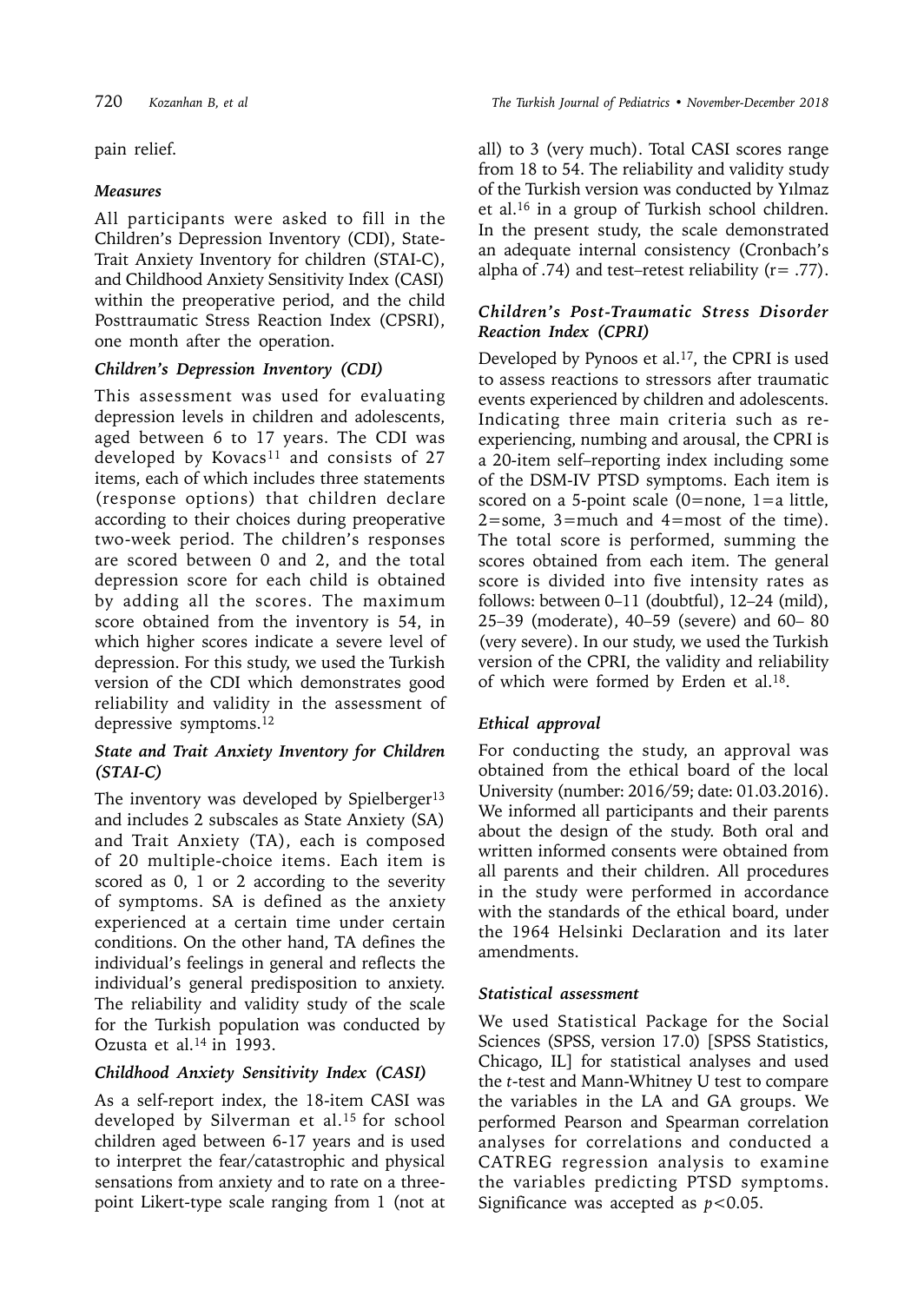|                                      | Local anesthesia | General anesthesia | p       |
|--------------------------------------|------------------|--------------------|---------|
| Age                                  | $8.7 \pm 1.25$   | $8.4 \pm 1.13$     | 0.16    |
| Age of mothers                       | $34.9 \pm 5.72$  | $34.7 \pm 5.47$    | 0.54    |
| Age of fathers                       | $39.0 \pm 6.11$  | $38.7 \pm 5.85$    | 0.58    |
| Education level of mothers<br>(year) | $9.8 \pm 4.8$    | $7.0 \pm 3.4$      | < 0.01  |
| Education level of fathers (year)    | $11.8 \pm 4.3$   | $9.4 \pm 4.1$      | < 0.01  |
| Total income (TL)                    | $2820 \pm 1639$  | $2143 \pm 1028$    | 0.02    |
| Depression                           | $11.7 \pm 4.7$   | $11.8 \pm 5.2$     | 0.90    |
| State anxiety                        | $36.9 \pm 9.1$   | $31.3 \pm 7.8$     | < 0.001 |
| Trait anxiety                        | $39.7 \pm 8.1$   | $38.6 \pm 7.1$     | 0.41    |
| Anxiety sensitivity                  | $30.0 \pm 6.0$   | $31.0 \pm 5.8$     | 0.34    |
| <b>PTSD</b>                          | $10.5 \pm 9.0$   | $13.8 \pm 9.5$     | 0.04    |

|  |  |  |  |  | Table I. Comparisons Between Children circumcised Under General and Local Anesthesia. |  |  |  |  |  |
|--|--|--|--|--|---------------------------------------------------------------------------------------|--|--|--|--|--|
|--|--|--|--|--|---------------------------------------------------------------------------------------|--|--|--|--|--|

PTSD: Post-traumatic stress disorder

#### **Results**

The groups were similar in terms of sociodemographic features except for the total income (p=0.02) of the families and the education levels of fathers  $(p<0.01)$  and mothers (p<0.01). The CDI, CASI, and TA scores were similar in both groups; however, the SA scores of LA group were higher than those found in GA group. The CPRI scores of GA group were found to be higher than LA group (Table I). The CPRI scores were correlated to the CDI, TA, and SA scores in GA group. No significant correlation was found between the CPRI and other variables in LA group. However, we observed a correlation between the CPRI and CDI scores which seems close to significance (p=0.052) (Tables II and III). When other variables (i.e., sociodemographical variables, CDI, SA, and TA) were controlled

through regression analysis, only the group of the subjects and CDI scores predicted the CPRI scores. (Table IV).

#### **Discussion**

In our study, we investigated the effects of GA and LA procedures on the development of PTSD symptoms in children circumcised under elective conditions. According to our findings, PTSD symptoms caused by circumcision in children were at lower levels (doubtful to mild) in both GA and LA groups<sup>15</sup>. In LA group, determined PTSD levels based on the CPRI scores were doubtful  $(n=40)$ , mild  $(n=16)$ or moderate (n=7). Also, the PTSD levels of the subjects in the GA group were doubtful  $(n=33)$ , mild  $(n=24)$ , moderate  $(n=9)$  or severe  $(n=1)$ . Based on psychoanalytic theory, male children are vulnerable to castration

|                       |      | 3       | 4        |           | $\sigma$ |
|-----------------------|------|---------|----------|-----------|----------|
| 1 PTSD                | 0.15 | $0.27*$ | $0.25*$  | $0.35**$  | $-0.70$  |
| 2 Anxiety sensitivity |      | 0.17    | $0.24*$  | $0.41***$ | $-0.47$  |
| 3 Depression          |      |         | $0.31**$ | $0.29*$   | 0.03     |
| 4 State anxiety       |      |         |          | $0.47***$ | $-0.19$  |
| 5 Trait anxiety       |      |         |          |           | $-0.18$  |
| 6 Age                 |      |         |          |           |          |

**Table II.** Correlation Analysis of Children Exposed to Circumcision Under General Anesthesia.

 $*$  p<0.05

\*\*p<0.01

\*\*\*p<0.001

PTSD: Post-traumatic stress disorder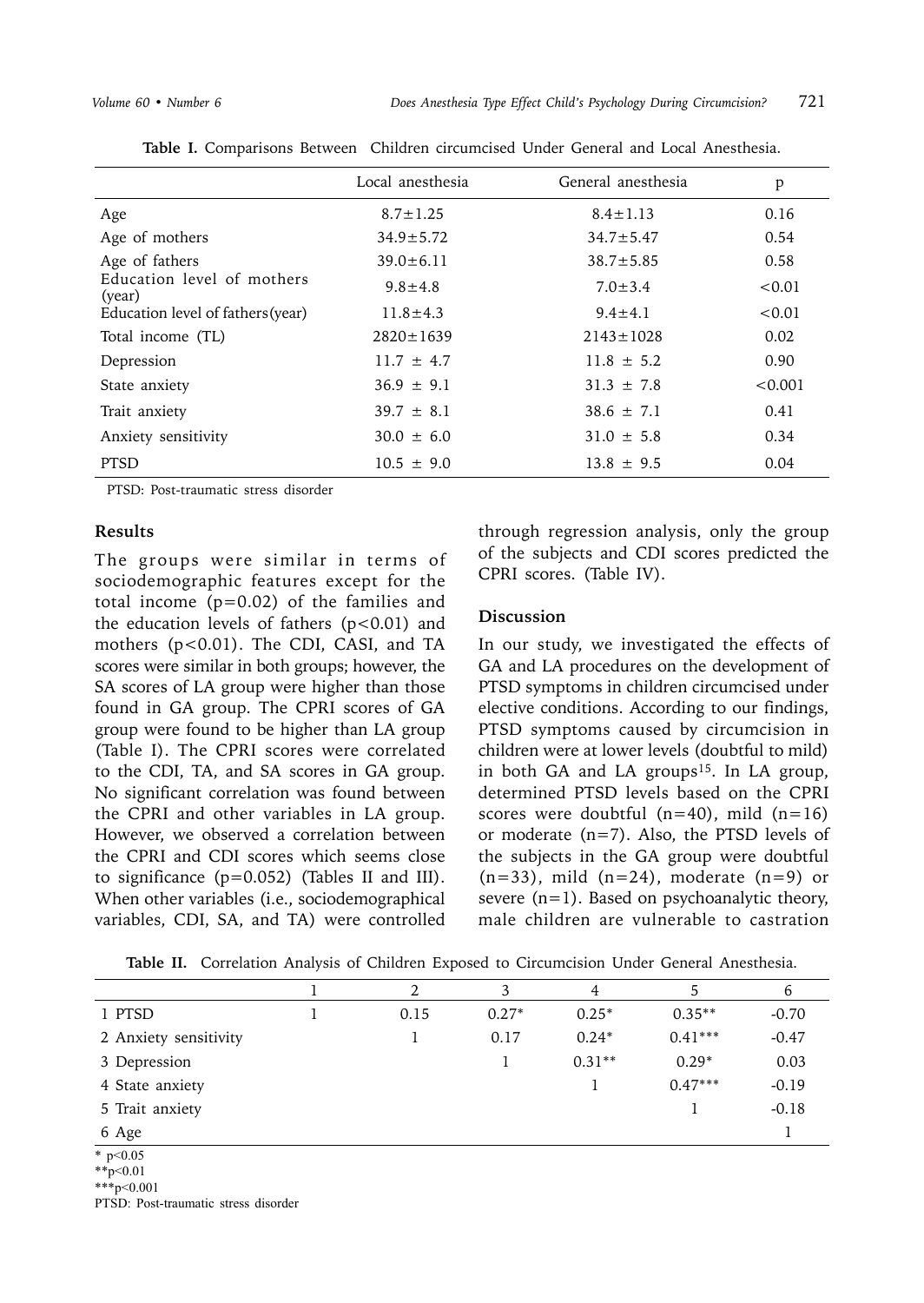|                          | 2    | 3        | 4    | 5        | 6       |
|--------------------------|------|----------|------|----------|---------|
| 1 PTSD                   | 0.06 | 0.25     | 0.11 | 0.07     | $-0.01$ |
| 2 Anxiety sensitivity    |      | $0.40**$ | 0.21 | $0.31*$  | $-0.01$ |
| 3 Depression             |      |          | 0.01 | $0.31*$  | 0.14    |
| 4 State anxiety          |      |          |      | $0.43**$ | 0.06    |
| 5 Trait anxiety          |      |          |      |          | 0.11    |
| 6 Age                    |      |          |      |          |         |
| $\frac{}{\ast p < 0.05}$ |      |          |      |          |         |

**Table III.** Correlation Analysis of Children Exposed to Circumcision Under Local Anesthesia.

 $*^{*}p<0.01$ 

 $***p<0.001$ 

PTSD: Post-traumatic stress disorder

|                             | <b>SE</b> | Beta     | t     | p    |
|-----------------------------|-----------|----------|-------|------|
| (Constant)                  |           |          |       |      |
| Group                       | 0.100     | 0.119    | 4.006 | 0.04 |
| Age                         | 0.098     | 0.018    | 0.034 | 0.85 |
| Age of mothers              | 0.167     | $-0.103$ | 0.380 | 0.53 |
| Age of fathers              | 0.172     | $-0.046$ | 0.072 | 0.78 |
| Education levels of mothers | 0.225     | 0.087    | 0.150 | 0.86 |
| Education levels of fathers | 0.201     | 0.072    | 0.129 | 0.72 |
| Total income                | 0.199     | $-0.129$ | 0.421 | 0.73 |
| State anxiety               | 0.116     | 0.145    | 1.554 | 0.21 |
| Trait anxiety               | 0.120     | 0.016    | 0.017 | 0.89 |
| Depressive symptoms         | 0.110     | 0.237    | 4.641 | 0.03 |

**Table IV.** Variables Predicting PTSD Symptoms in Children Exposed to Circumcision Operation.

anxiety, especially within the phallic period, -which includes 3 to 6 ages- meaning they are likely to be scared of experiencing penile injury.19 Likewise, Corduk et al.20 investigated the fear and worry about the circumcision retrospectively in children and reported that nearly half of the children felt worry and one third had feared from circumcision operation. However, our findings were inconsistent with those obtained in previous studies. The fact that our participants were children over the phallic period may account for such an inconsistency. Supporting this assumption, Corduk et al.<sup>20</sup> reported that worry and fear levels of children over 7 years of age were lower than those under age 7. In addition, cultural factors may also play a role in the mentioned differences in the results. As in many cultures, adult males in the Turkish culture are expected to be circumcised. In Turkish society, circumcision

may not lead to traumatic effects because the operation is performed in combination with various encouraging rituals and gifts given to the child circumcised. Supporting this assumption, 58% of the children mentioned at the previous study reported that they thought the circumcision is a necessary procedure to be a man.20 Additionally, another study performed in Turkey, supporting our findings, reported that fear levels of the children had diminished 10 days after the procedure and children older than 6 years old reported less fear than those younger than 6 years<sup>21</sup>. Also, children who had been undergone a circumcision procedure for religious reasons reported lower fear levels than for medical reasons.<sup>21</sup> In light of these findings, it may be suggested that, in Turkey, circumcision supported by cultural rituals counterbalance any traumatic effects on children. This knowledge has been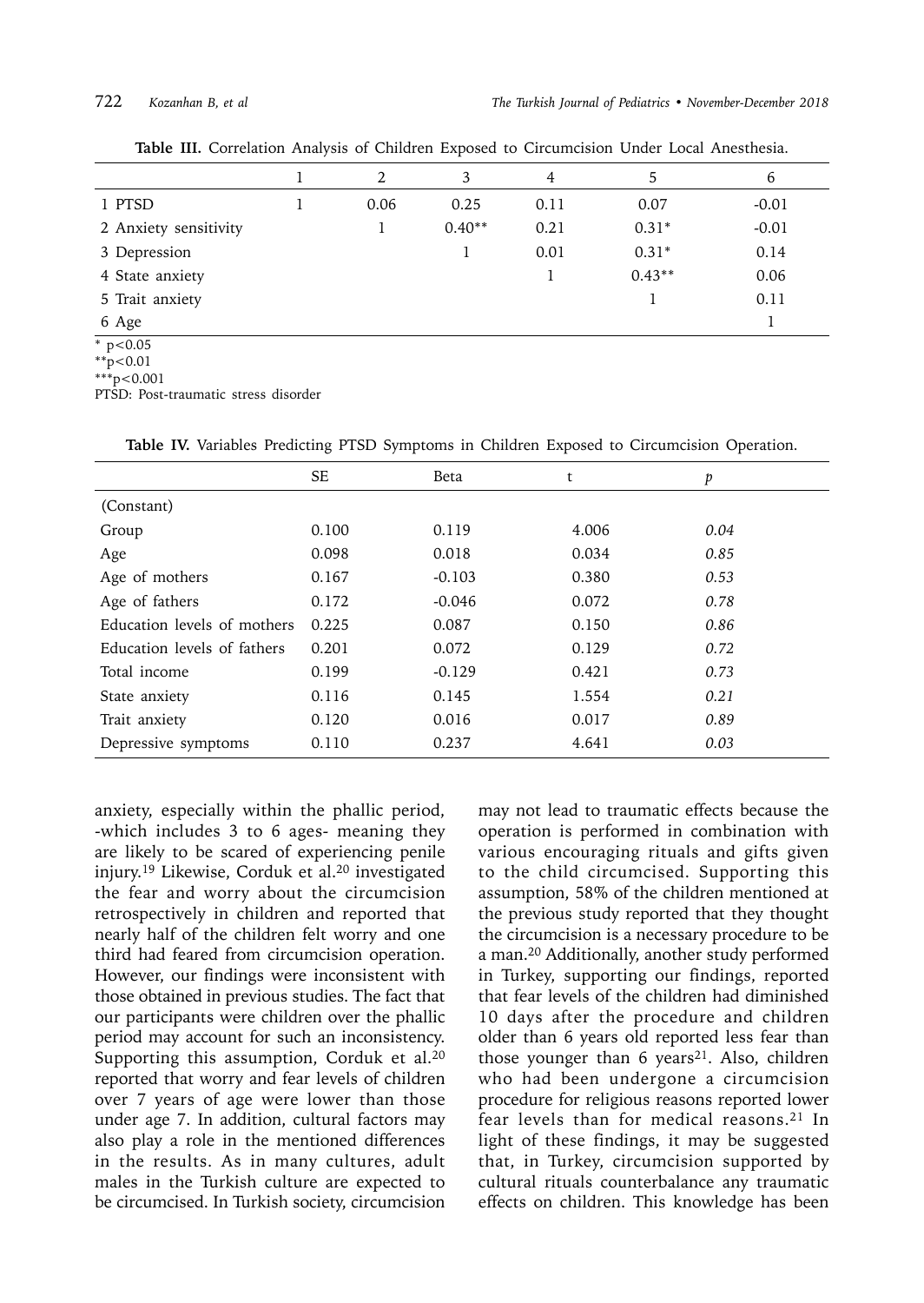supported by a study from Turkey stating that social effects could limit the negative effects of circumcision.<sup>22</sup> Besides, children exposed to circumcision operation over 6 years may experience less fear and related situations when compared to those under 6 years old.

The PTSD rates of the children after circumcision operation has been reported to be very high (70%) in a study conducted in Philippines.7 However, the circumcision procedure described in that study was different from the procedure of our study. In the mentioned study, the operation was conducted in a rural area in which the children are apart from their parents and seeing each other during the procedure. In addition, no celebration or encouraging activities are organized before or after the operation and no anesthesia is administered for the operation. Because that procedure could be more traumatic than the procedure in Turkey, the PTSD levels could have been higher than our study.

In our study, although few PTSD symptoms were observed in both GA and LA groups, PTSD symptoms were observed to be more severe in the GA group, compared to those in the LA group. That was unexpected and opposite to our hypothesis, given that those circumcised under LA witnessed the operation, which may be considered to lead to traumatic effects in children. However, according to the principles of the behavioral theory on the anxiety, exposing an individual to the condition that is the source of the fear for enough time decreases the amount of the fear. Conversely, the more individuals avoid exposure to the source of the fear, the more intense the fear becomes.<sup>23</sup> Based on these findings, it is possible that exposure to the feared procedure may have prevented children from perceiving it as traumatic. In addition, various studies indicate that, the procedures performed under GA and their risks are reported to increase anxiety levels.<sup>24,25</sup> For this reason, these procedures may be found to lead to traumatic effects in children undergoing circumcision.

According to the study procedure, the decision on whether to use GA or LA was left up to the parents and children. So, it may be suggested that a bias was formed; children with anxiety may have chosen GA at a higher rate, and therefore the PTSD symptoms observed after

circumcision would be more severe due to the children's existing anxiety. In the preoperative assessment period, however, it was observed that the children who were planning to be circumcised under LA actually had higher state anxiety levels, while the trait anxiety levels were the same. The role played by parents was also crucial in determining the type of anesthesia used. However, parents' anxiety and depression levels were not determined in the present study, which may be seen as one of its limitations. Also, the differences between socio-demographical features -including family income and education levels of parents of the two groups can be assumed as another limitation of this study. The socio-economic levels of the families in the LA group seems to be higher than the families of the GA groups. This could have affected the anesthesia method chosen for the procedure. These limitations should be held in mind while interpreting the findings of the present study.

The preoperative depression levels measured in children circumcised under LA, and the depression, as well as the state and trait anxiety levels of children circumcised under GA were found to correlate with the postoperative PTSD levels. However, when the effects of other variables were evaluated through regression analysis, we found that only being in the LA group and depression levels of the children before the operation predicted the PTSD symptoms after the operation. This finding is consistent with those of previous studies. Anxiety and depression levels have also been reported in many studies as important risk factors for the development of PTSD26,27. However, the regression analysis of our study revealed that depression is more important to predict PTSD symptoms rather than the anxiety symptoms. Thus, we can say that children with higher depression levels are more likely to develop PTSD symptoms due to exposure to circumcision. By determining the depression levels within the preoperative period, children scheduled for circumcision surgery can be monitored closely in terms of the development of PTSD symptoms. In some previous studies, the probability of developing PTSD symptoms by the children exposed to traumatic events is reported to be associated with their vulnerability to anxiety sensitivity.28,29 In contrast to those findings,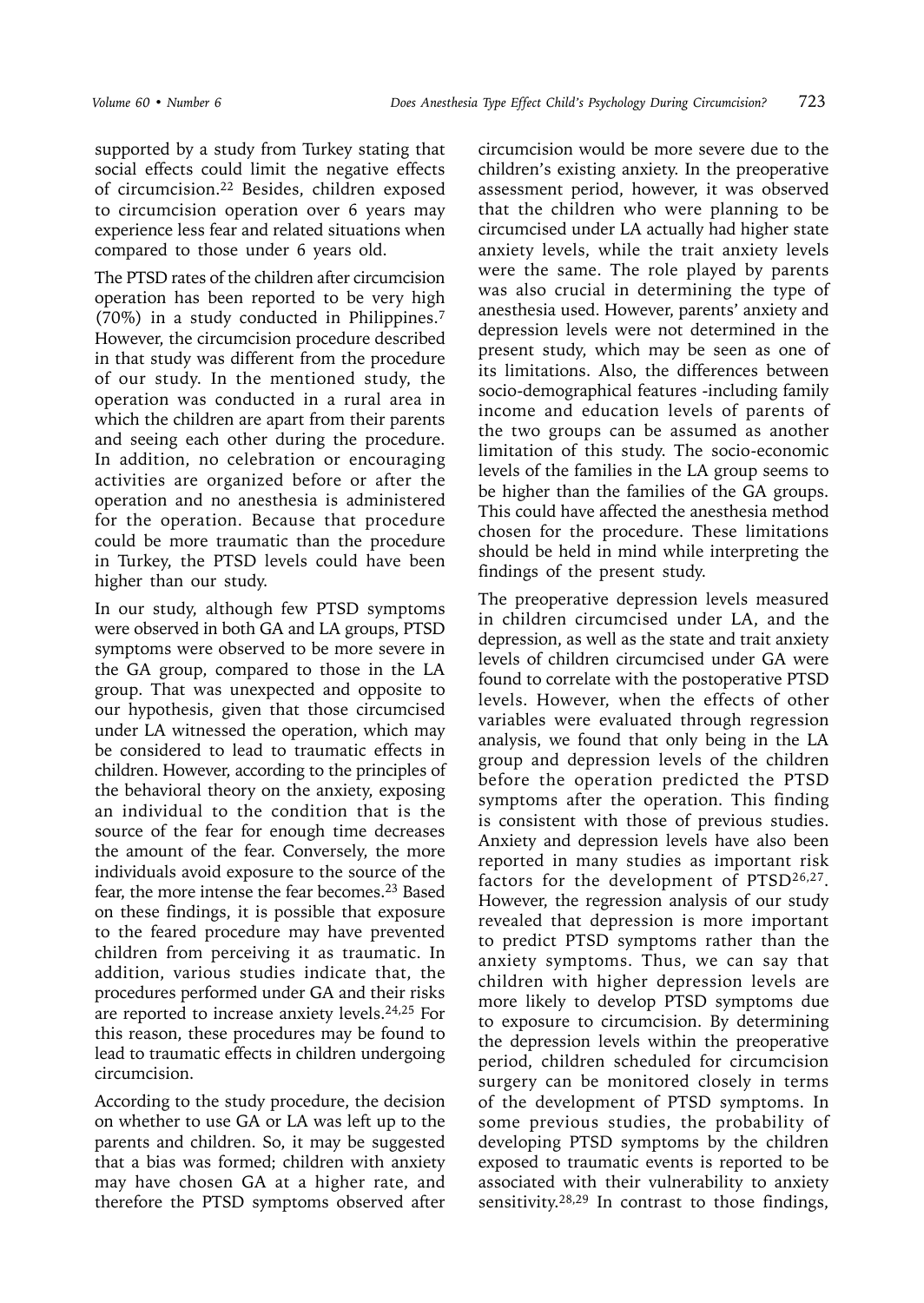no association was found between the anxiety sensitivity levels and PTSD symptoms in our study. The fact that the PTSD scores of the children were low -meaning the children did not perceive the circumcision operations performed in our study as serious traumas- may account for this difference.

Our study was conducted under some limitations. Among these limitations were the small size of sampling, data collection based on self-reported scales -collected only from children-, and the lack of diagnoses through structured interviews. Also, not measuring the psychiatric symptoms of parents may be regarded as another limitation. Additionally, most studies report that the anxiety and worry levels of the surgical procedures are related to the pain the patient experiences. We have not evaluated the pain levels of the children during or after the procedure. This is another limitation of the present study. Finally, no randomization was conducted in the selection of the groups in the present study.

The number of studies investigating the effects of circumcision on children's psychological health status seems to be quite limited. In our study, we found that circumcision operations did not lead to severe PTSD symptoms in children, circumcisions performed under GA had more negative effects on children in terms of PTSD symptoms than those performed under LA, and depression levels predicted PTSD symptoms. We consider that further studies, including larger sample sizes, investigating the possible effects of elective circumcision operations on children's psychological health should be performed.

#### **REFERENCES**

- 1. Wiswell TE. Circumcision circumspection. N Engl J Med 1997; 336: 1244-1245.
- 2. World Health Organization. Male Circumcision: Global Trends and Determinants of Prevalence, Safety, and Acceptability. Geneva, Switzerland: World Health Organization, 2007
- 3. Verma (Chairman) R, Alladi R, Jackson I, et al; [Association of Anaesthetists of Great Britain and](https://www.ncbi.nlm.nih.gov/pubmed/?term=Association of Anaesthetists of Great Britain and Ireland%5BCorporate Author%5D) [Ireland;](https://www.ncbi.nlm.nih.gov/pubmed/?term=Association of Anaesthetists of Great Britain and Ireland%5BCorporate Author%5D) [British Association of Day Surgery](https://www.ncbi.nlm.nih.gov/pubmed/?term=British Association of Day Surgery%5BCorporate Author%5D). Day case and short stay surgery: 2. Anaesthesia 2011; 66: 417- 434.
- 4. Paix BR, Peterson SE. Circumcision of neonates and children without appropriate anaesthesia is unacceptable practice. Anaesth Intensive Care 2012; 40: 511-516.

724 *Kozanhan B, et al The Turkish Journal of Pediatrics • November-December 2018*

- 5. Serour F, Cohen A, Mandelberg A, Mori J, Ezra S. Dorsal penile nerve block in children undergoing circumcision in a day-care surgery. Can J Anaesth 1996; 43: 954-958.
- 6. Cansever G. Psychological effects of circumcision. Br J Med Psychol 1965; 38: 321-331.
- 7. Ramos S, Boyle GJ. Ritual and medical circumcision among Filipino boys: Evidence of post-traumatic stress disorder. Eds: Denniston GC, Hodges FM, Milos MF. Understanding Circumcision: A Multi-Disciplinary Approach to a Multi-Dimensional Problem. New York, Plenum, 2001.
- 8. American Psychiatric Association. Diagnostic and Statistical Manual of Mental Disorders. Washington, DC: American Psychological Association Press, 1994.
- 9. American Psychiatric Association. Diagnostic and Statistical Manual of Mental Disorders. Washington, DC: American Psychiatric Association, 2013.
- 10. Jordan GH, Schlossberg SM, Devine C. Surgery of the penis and urethra. Campbell-Walsh Urology. 9th ed. Philadelphia, Pa: Saunders, Elsevier, 2007.
- 11. Kovacs M. Rating scales to assess depression in schoolaged children. Acta Paedopsychiatr 1981; 46: 305-315.
- 12. Öy B. Çocuklar için depresyon ölçeği: Geçerlik ve güvenirlik çalışması. Türk Psikiyatri Dergisi 1991; 2: 132-136.
- 13. Spielberger CD. The measurement of state and trait anxiety: Conceptual and methodological issues. In: Levi L (ed). Emotions: Their parameters and measurement. New York, NY: Raven. 1975: 713-725.
- 14. Özusta HŞ. Çocuklar için durumluk-sürekli kaygı envanteri uyarlama, geçerlik ve güvenirlik çalışması. Türk Psikoloji Dergisi 1995; 10: 32-44.
- 15. Silverman WK, Fleisig W, Rabian B, Peterson RA. Childhood anxiety sensitivity index. J Clin Child Adolesc Psychol 1991; 20: 162-168.
- 16. Yılmaz S, Kılıç EZ. Çocuklar için anksiyete duyarlılığı indeksinin türkçe formunun geçerlik ve güvenirlik çalışması. Türk Psikiyatri Dergisi 2015; 26: 197-203.
- 17. Pynoos RS, Frederick C, Nader K, et al. Life threat and posttraumatic stress in school-age children. Arch Gen Psychiatry 1987; 44: 1057-1063.
- 18. Erden G, Kılıç EZ, Uslu R, Kerimoğlu E. The validity and reliability study of Turkish version of child posttraumatic stress reaction index. Turk J Child Adolesc Ment Health 1999; 6: 143-149.
- 19. Freud S. The origins of psycho-analysis: Letters to Wilhelm Fliess, drafts and notes. New York: Basic Books, 1954: 1887-1902.
- 20. Corduk N, Unlu G, Sarioglu-Buke A, Buber A, Savran B Zencir M. Knowledge, attitude and behaviour of boys and parents about circumcision. Acta Paediatr 2013; 102: e169-e173.
- 21. Sancar S, Demirci H, Guzelsoy M, et al. Fear of circumcision in boys considerably vanishes within ten days of procedure. Urol J 2016; 13: 2541-2545.
- 22. Yavuz M, Demir T, Doğangün B. The effect of circumcision on the mental health of children: A review. Turk Psikiyatri Derg 2012; 23: 63-70.